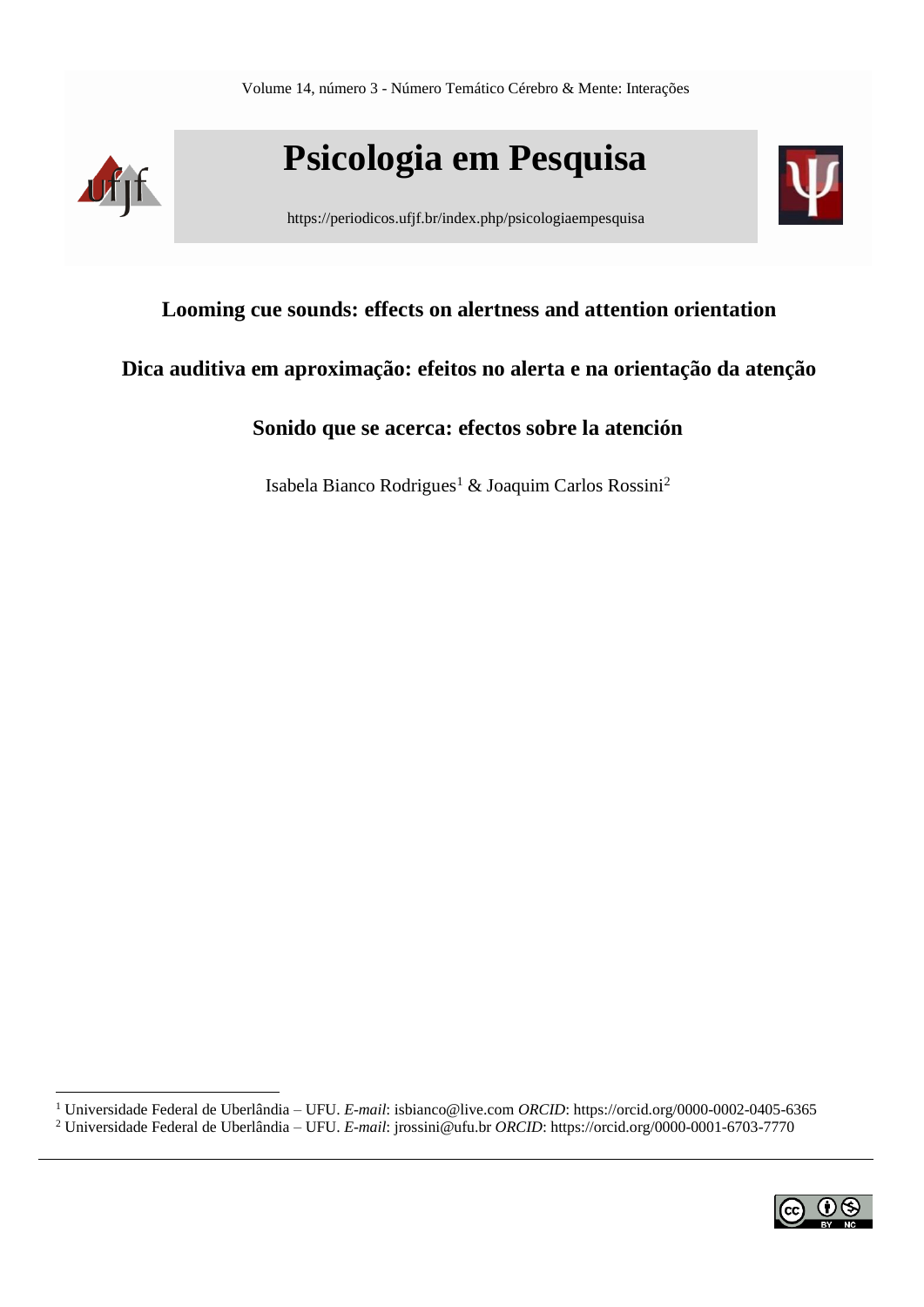#### **ABSTRACT**

Studies suggest a prioritization in the neural processing of looming sounds. A little explored issue is the relationship between this perceptual bias and the orienting and alerting auditory attention networks. The present study investigated the effect of a warning sound on the speed of response to a subsequent target sound (Experiment 1) and a possible influence of this type of cue sound on the auditory orientation of attention (Experiment 2). The results of the two experiments suggest a significant reduction in the reaction time for a subsequent target sound due to the previous presentation (500 ms) of a looming warning sound. There was no significant effect of the cue sound on auditory attention orientation.

KEYWORDS:

Auditory Looming; Motion Cues; Attention.

#### **RESUMO**

*Informações do artigo:*

*Joaquim Carlos Rossini [jrossini@ufu.br](mailto:jrossini@ufu.br)*

*Recebido em: 15/04/2020 Aceito em: 23/07/2020*

Estudos sugerem uma priorização no processamento neural de sons em movimento de aproximação. Uma questão ainda pouco explorada é a relação entre esse viés perceptivo e as redes atentivas auditivas de orientação e alerta. O presente estudo investigou o efeito de um sinal sonoro de alerta na rapidez de resposta a um alvo sonoro subsequente (Exp.1) e uma possível influência desse tipo de dica auditiva na orientação auricular da atenção (Exp. 2). Os resultados sugerem uma redução significativa no tempo de reação para um alvo sonoro subsequente em função da apresentação prévia (500 ms) de um sinal sonoro de alerta em aproximação. Não foi observado um efeito significativo da dica auditiva na orientação auditiva da atenção.

#### PALAVRAS-CHAVE:

Aproximação Sonora; Dicas em Movimento; Atenção.

#### **RESUMEN**

Estudios sugieren dar prioridad al procesamiento neural de sonidos que se mueven aproximándose. Un aspecto poco explorado es la relación entre ese y las redes de la atención. El presente estudio investigó el efecto de una señal previa sonora de alerta, en la rapidez de respuesta a un objetivo sonoro subsecuente (Exp. 1) y una posible influencia de ese tipo de señal previa en la orientación de la atención (Exp. 2). Los resultados sugieren una reducción significativa en el tiempo de reacción para un objetivo sonoro subsecuente, en función de la presentación (500 ms) de una señal previa sonora de alerta que se aproxima. No fue observado un efecto significativo de la señal previa en la orientación de la atención.

#### PALABRAS CLAVE:

Sonido que se acerca; Señal-clave Sonora; Atención.

The perception of movement represents a significant evolutionary advantage for the vast majority of invertebrate and vertebrate species (Card, 2012; Maier & Ghazanfar, 2007; Maier, Neuhoff, Logothetis, & Ghazanfar, 2004; Riskind & Rector, 2018; Sato & Yamawaki, 2014; Yilmaz & Meister, 2013). Studies suggest that the perception of looming stimuli is prioritized and can elicit a variety of adaptive defense behaviors (e.g., escape, aggression, freezing, and fast motor responses) (Riskind & Rector, 2018). In humans, this prioritization of looming is observed for both visual and auditory stimuli (Bach et al., 2008; Bach, Neuhoff, Perrig, & Seifritz, 2009; Franconeri & Simons, 2003; Neuhoff, 2018; Skarratt, Cole, & Gellatly, 2009; Skarratt, Gellatly, Cole, Pilling, & Hulleman, 2014; von Muhlenen & Ileras, 2007) at very early stages of development, such as in newborn babies (Orioli, Bremner, & Farroni, 2018), and remains relevant for behavioral adaptation throughout the life cycle (Kim, 2015).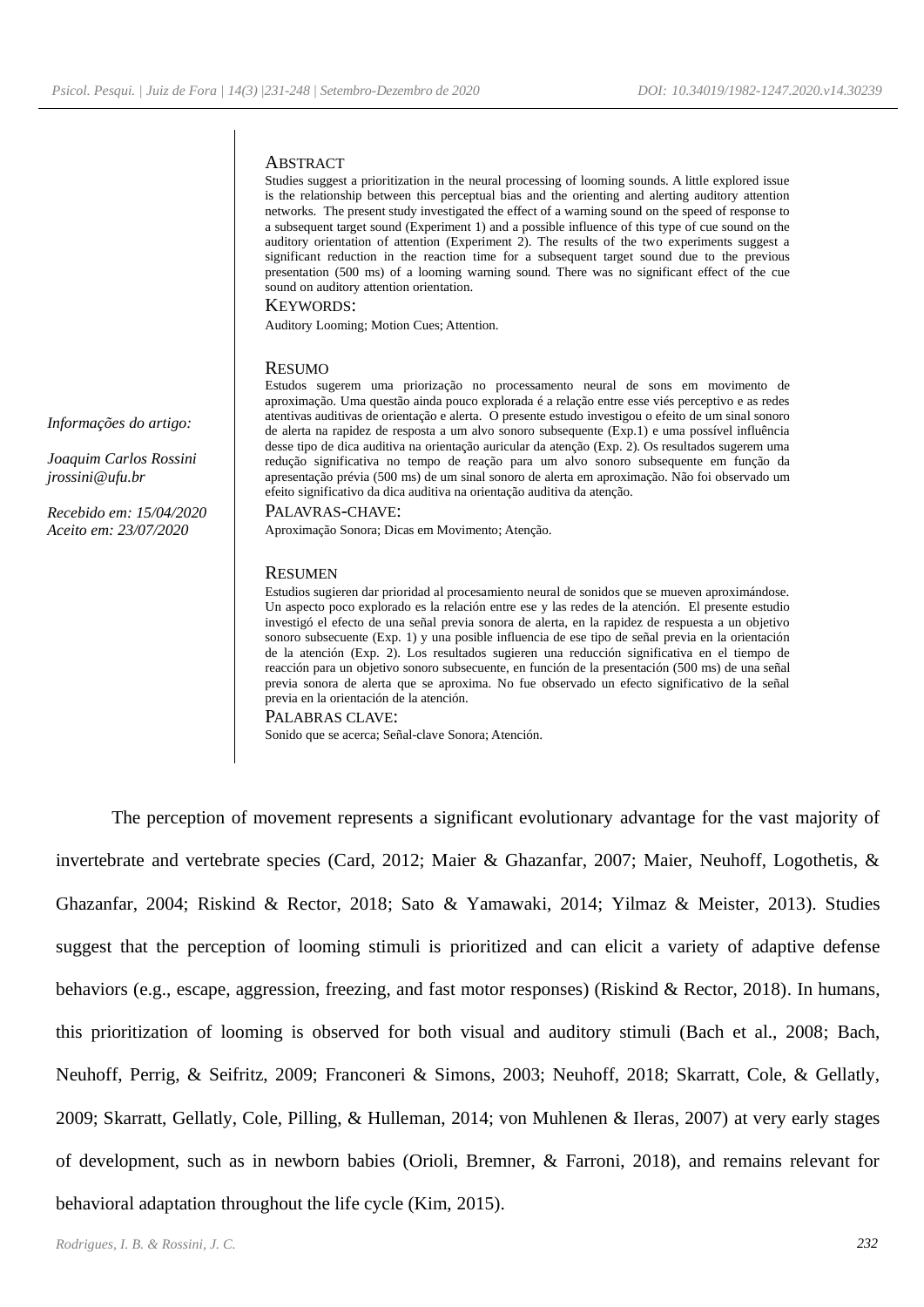Some studies have shown that looming sounds represent an especially important source of information regarding the judgment of the contact time (Neuhoff, 2018; Riskind, Kleiman, Seifritz, & Neuhoff, 2014) and motor programming related to the fight or flight system (Bach et al., 2009; Hall & Moore, 2003). Maier and Ghazanfar (2007), in a rhesus monkey neurophysiological study, suggested that looming sounds can asymmetricaly activate the lateral belt auditory cortex and showed that auditory cortex activity was biased in magnitude toward looming versus receding sounds. Seifritz et al. (2002), in a human study using brain imaging techniques, obtained results that suggest that looming sounds preferentially activate a wide neural network related to attention and motor responses. This elicits a more robust activation of the amygdala associated with an increase in skin conductivity and pupillary size, indicating an increase in the general alertness state (Bach et al., 2008; Bach et al., 2009; Ferri, Tajadura-Jiménez, Väljamäe, Vastano, & Contantini, 2015; Fletcher et al., 2015; Neuhoff, 2018; Tajadura-Jiménez, Väljamäe, Asutay, & Västfjäll, 2010). Unlike the human visual system, the stimuli localization by the human auditory system is relatively poor (Ward, McDonald, & Golestani, 1998) and can be understood as the primary early-warning system (Scharf, 1998). In fact, the auditory system is specialized in frequency encoding and can be considered a "tonotopic" system (Ward et al., 1998).

From a clinical viewpoint, Riskind, Kleiman, Selfritz and Neuhoff (2014) highlighted that individuals that have a marked physical and psychological vulnerability are more likely to have an anticipatory bias in relation to looming sounds. This suggests an important relationship between the physical judgment of the stimuli and the level of anxiety in individuals. Accordingly, the human auditory system prioritizes looming sounds, identifying them as a possible imminent threat (Neuhoff, 2016, 2018). This prioritization activates a wide set of subcortical and cortical attention networks, which prepare the body for action (Callejas, Lupiàñez, & Pío Tudela, 2005; Johnston, Hennessey, & Leitão, 2019). In anxious individuals, this attentive selection of the information can presents particular characteristics in alertness and orientation of the attention, as well as in executive control (Pacheco-Unguetti, Acosta, Marqués, & Lupiáñez, 2011).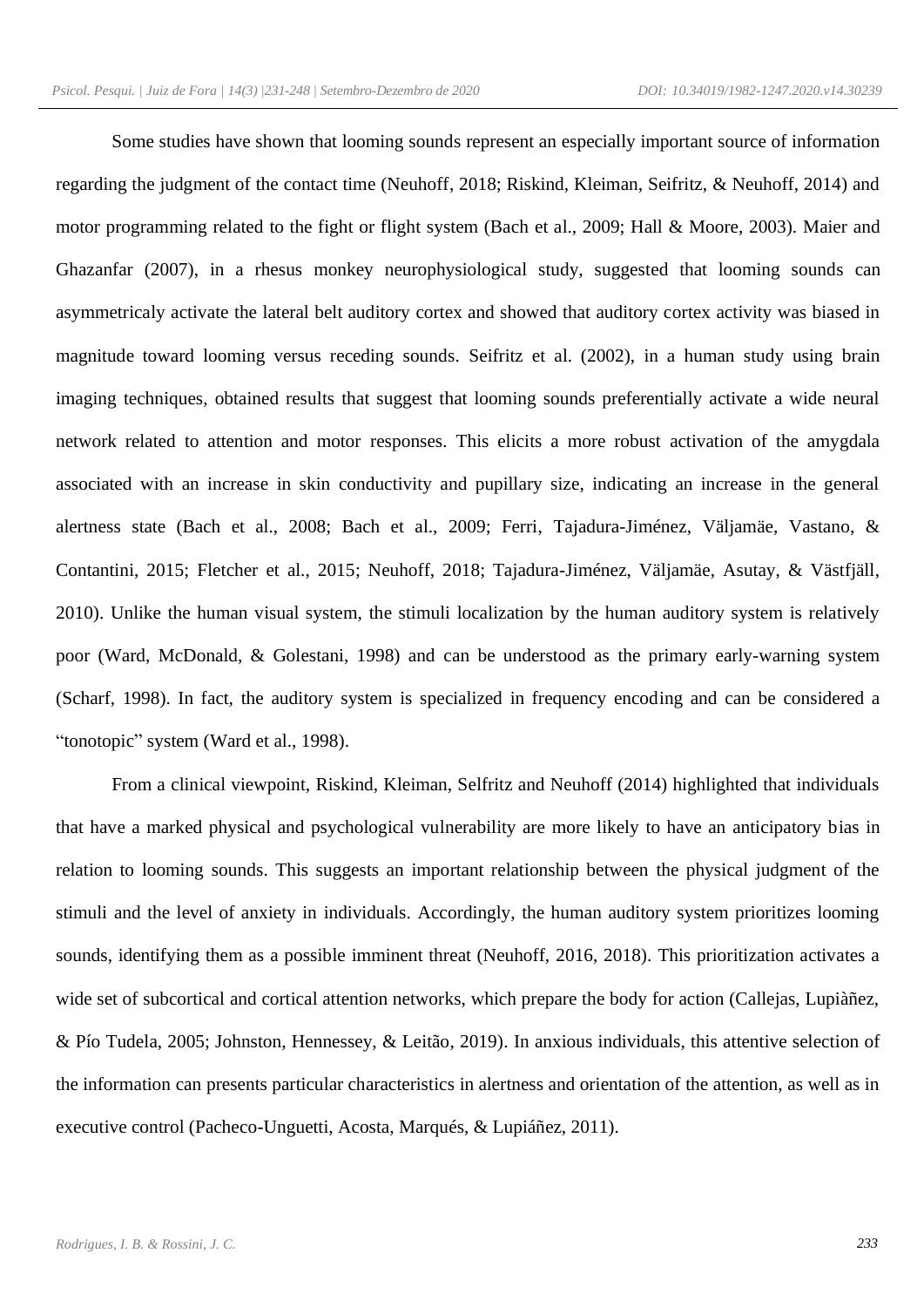An important question regarding the processing of information related to looming sounds is the characterization of the involvement of the attention system in this process of behavioral prioritization. Accordingly, attention can be seen as a set of cognitive processes that enhance neural responses to sensory stimuli. This enhancement of behavioral performance is expressed by some indicators such as reaction time and accuracy (Coste & Kleinschmidt, 2016; Spitzer, Desimone, & Moran, 1988) and, over the last thirty years, the attention system has been studied as three interconnected networks that process information at different neural levels (Petersen & Posner, 2012; Posner & Petersen, 1990). In this model, one network is responsible for alertness, while a second network is involved in the process of attention orientation. These two networks are associated with several subcortical structures and modulated by top-down cortical pathways. A third attention network is characterized by the activation of cortical areas responsible for the executive control of the action and presents sophisticated cortical activation architecture (Coste & Kleinschmidt, 2016; Johnston et al., 2019; Wu, Weissman, Roberts, & Woldorff, 2007).

More specifically, alertness is composed of intrinsic and phasic networks. Intrinsic alertness is characterized as the endogenous state of control of arousal, whereas phasic alertness is defined as the ability to increase response readiness (speed and accuracy) after a warning signal (Chandrakumar et al., 2019; Posner, 1978; Sturm et al., 1999; Sturm et al., 2004). Looming stimuli (visual and auditory) are associated with phasic alertness and provide a robust warning cue. Attention orientation serves to facilitate the accurate selection of stimuli according to spatial positions and has been extensively studied in visual attention through the cueing paradigma presenting well-established findings regarding the mechanisms of endogenous and exogenous processes (Posner, Snyder, & Davidson, 1980).

However, due to the differences between the retinotopic visual system and the tonotopic auditory systems, the orientation of attentive resources through a sound cue is much more limited (Buchtel & Butter, 1988; Scharf, Quigley, Aoki, Peachey, & Reeves, 1987; Posner, 1978; Roberts, Summerfield, & Hall, 2006). Others studies have found evidence that the orientation of auditory attention can be guided by spatial sound cues at short interval between the cue and target (Spence & Driver, 1994; 1997). Accordingly, the current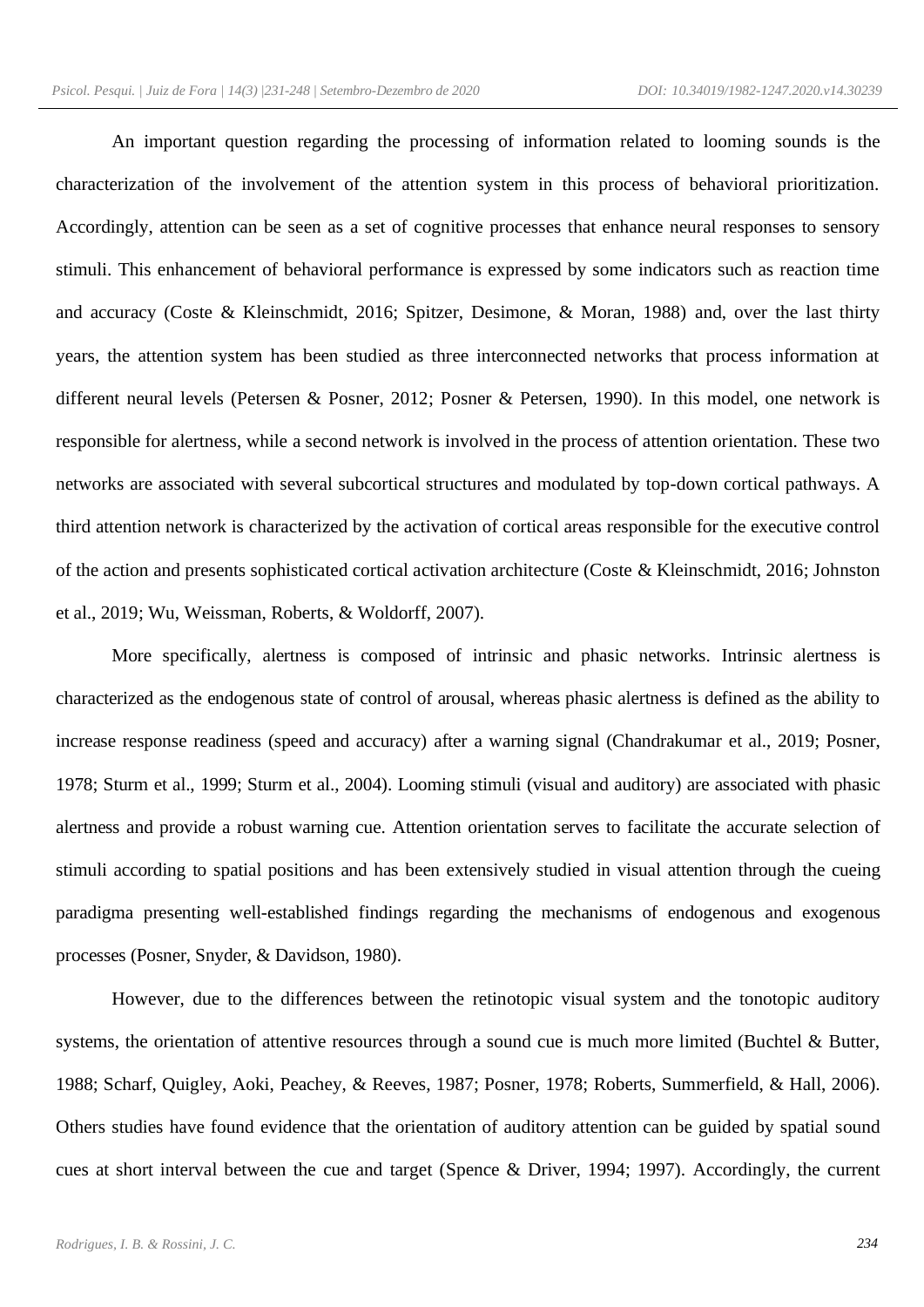experiments were designed to examine how motion cue sounds can influence alertness (Experiment 1) and attentional orientation (Experiment 2).

# **Experiment 1**

### **Method**

## **Participants.**

Participants of Experiment 1 were 24 volunteers (7 female and 17 male), with a mean age of 23.6 years (SD = 3.2). All participants reported normal auditory, visual and motor skills. This study was approved by the Research Ethics Committee (CAAE: 79987517.0.0000.5152).

### **Materials and stimuli.**

The participants performed the experiment using a notebook (Notebook Dell Inspiron I14-5447-A10v Intel Core I5 Processor -4210u 4gb Hd 1tb, 14" W8.1) and listened to the auditory stimuli through a headset (Headphone JBL C300 - Power 120 mW. Impedance 32 Ohms. Sensitivity 95 + 5 dB. Frequency response 20 Hz - 20 KHz). The participants performed the experiment in a private room with little distracting noise. The sound volume of the stimuli was set at 30% with the aim of not causing the participant discomfort. The sound stimuli were created using the Audacity 2.3.3® free software (https://www.audacityteam.org/download/) and reproduced using the E-Prime 2.0® software (Psychology Software Tools, Pittsburgh, PA). The looming and receding sounds were produced by changing the amplitude of the sound wave. The looming stimuli presented increasing amplitude from 0.2 to 0.5 (67.5  $\text{dB} - 73.5 \text{ dB}$ ) and the receding stimuli decreasing amplitude from 0.5 to 0.2 (73.5 dB – 67.5 dB). The white noise sound was produced for the control conditions with fixed amplitude of 0.5 (81 dB). The target stimuli were presented with frequency of 300 Hz (61.5 dB) or 2,000 Hz (90.0 dB), both stimuli were reproduced for 50 ms and had fixed amplitude of 0.5. Figure 1 presents the graphic representation of the sounds used.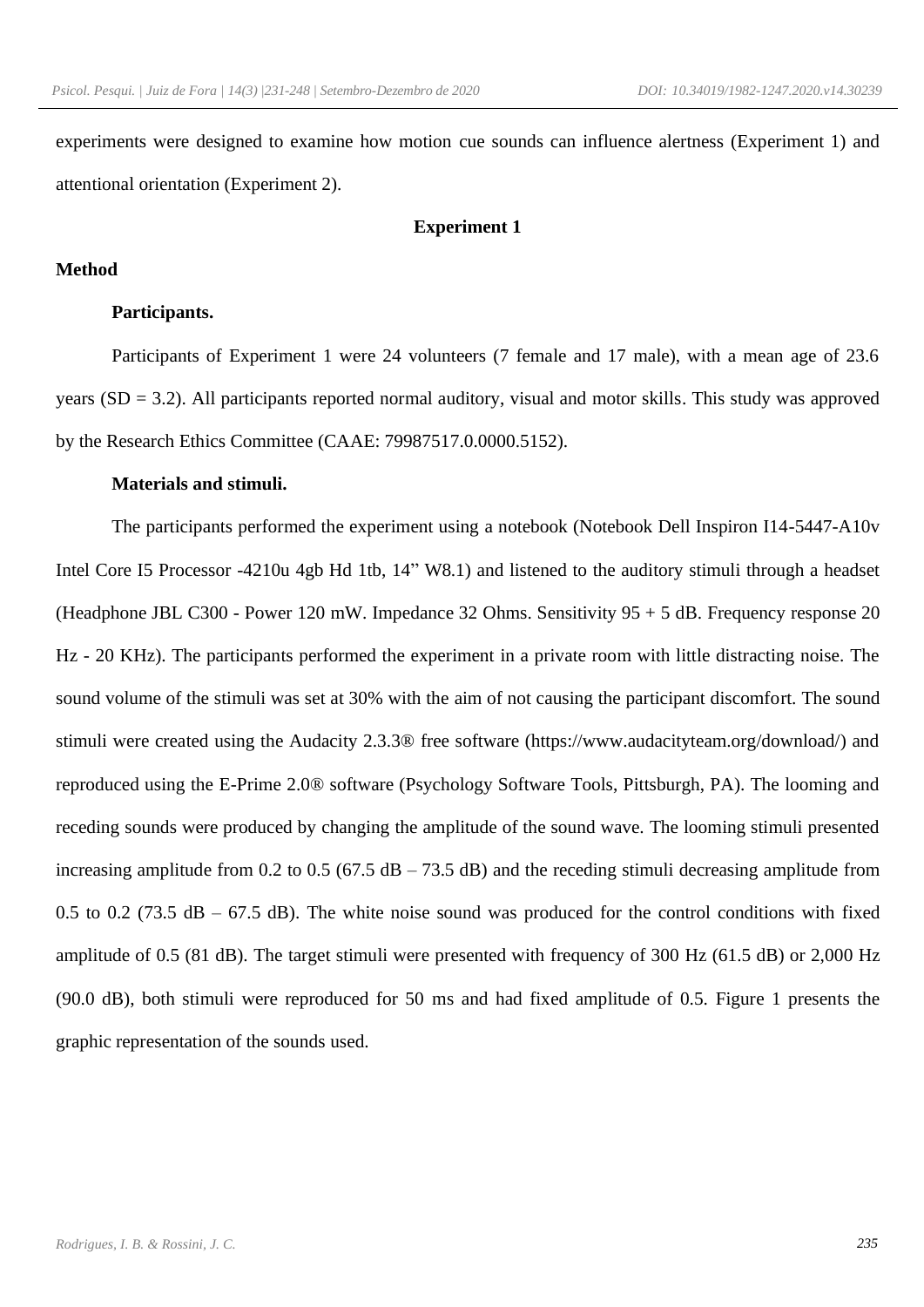

Source: Authors, 2020.

### **Figure 1**.

Graphical representation of warning sounds used in Experiment 1 and 2 (a. looming, b. receding, c. white noise); d. Sequence of events in a trial of Experiment1; and e. Sequence of events in a trial of Experiment 2.

## **Procedure and experimental design.**

In order to engage the participant in the experimental task and provide feedback on the responses given, a visual cross (0.5° visual angle) was presented throughout the duration of the trials. After the participant's motor response, the cross was presented in blue (correct response) or red (incorrect response) for 500 ms.

Each experimental trial started with the presentation of a screen with the following message "Press the space bar to start the trial". After pressing the space bar, a black cross presented in the center of the screen until the end of the trial. After an interval of 1,000 ms, a looming or receding warning sound or white noise was presented binaurally for 250 ms. After 500 ms, target sounds (300 Hz or 2,000 Hz) were presented binaurally for 50 ms. Immediately after the target presentation, the participants performed the motor response.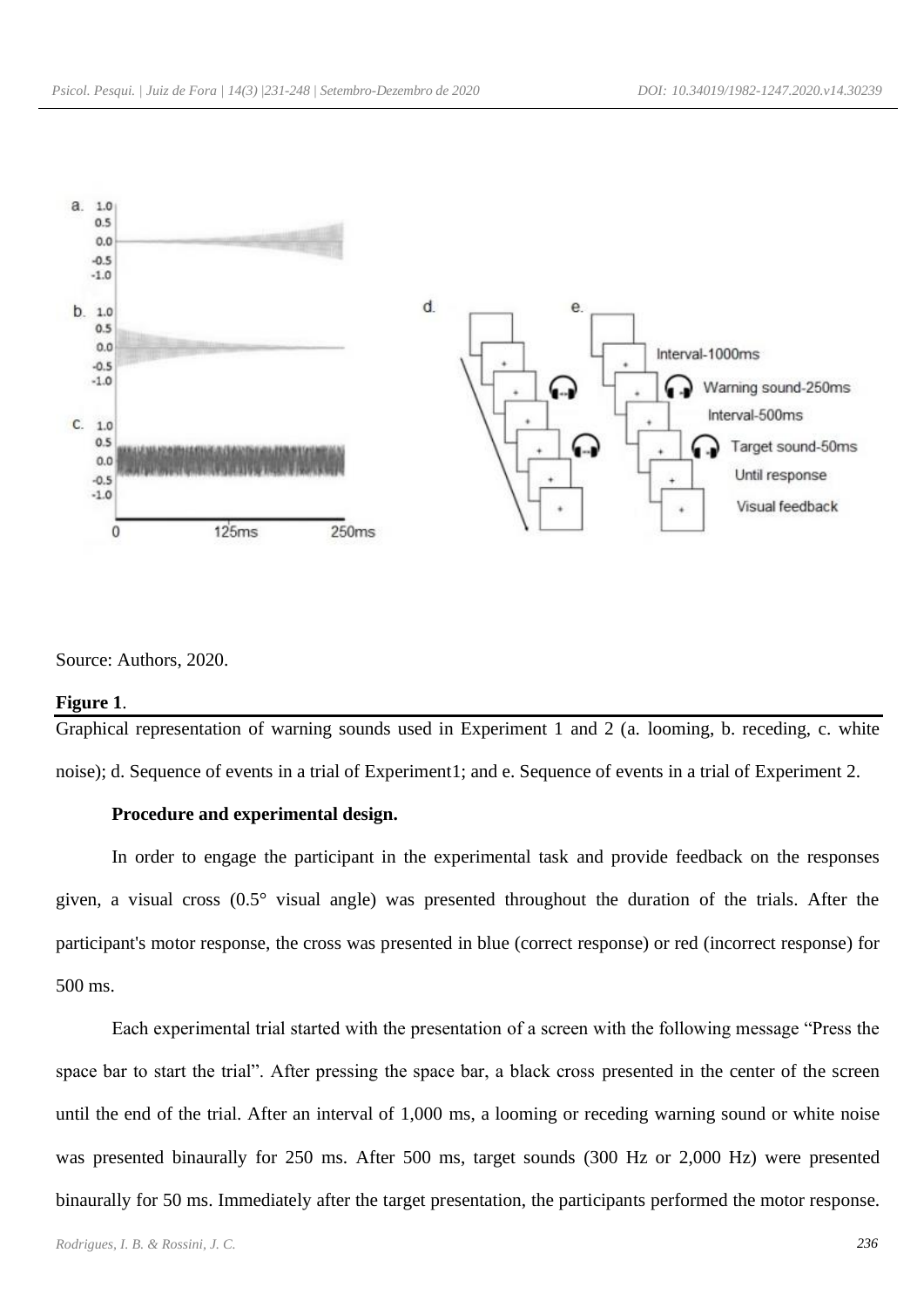A visual feedback signal informed the participant whether their response in the trial was correct or incorrect, as shown in Figure 1.

The participant's task was to judge whether the target sound stimulus (last sound presented) was base (300 Hz) or treble (2,000 Hz). The participant was instructed to respond by pressing the "O" key for the base target sound and the "P" key for the treble target sound. Each participant performed 120 trials (20 trials for each experimental condition). The participants were told that the first warning sound (looming, receding or white noise) was irrelevant to their performance in the sound discrimination task and that it was essential to make the judgment based on the perception of the second target sound, giving the motor response as quickly and accurately as possible. One factor with three levels was analyzed (looming, receding or white noise).

### **Results**

The reaction times (RTs) of less than 150 ms and more than 1,000 ms were not considered in the data analysis. The remaining RTs were normalized through a logarithmic transformation, confirmed by the Kolmogorov-Smirnov test for all experimental conditions ( $p > .20$ ). The type of warning signal factor (looming, receding or white noise) was analyzed using the ANOVA test for repeated measures. This analysis confirmed a significant effect of the type of warning signal factor  $[F (2,46) = 4.14; p = .022; \eta p2 = .15]$ . The post hoc analysis using the Newman Keuls test ( $p < .05$ ) confirmed a significantly shorter mean reaction time in the looming warning signal conditions  $(RT = 349 \text{ ms}; SD = 66)$  compared to the receding warning signal  $(RT = 363 \text{ s})$ ms;  $SD = 65$ ) and white noise ( $RT = 362$  ms;  $SD = 74$ ) conditions. There was no significant difference between the conditions with a receding warning signal and those with white noise  $(p > .05)$ . The same analysis was performed with the percentage of correct responses and did not confirm any significant difference in the frequency of correct responses among the experimental conditions (percentage of correct responses = .96), [F  $(2,46) = .17$ ; p = .84]. We conducted a non-parametric U test to investigate the effect of the sex variable on the reaction time. This analysis did not confirm any significant differences in RTs according to the sex variable.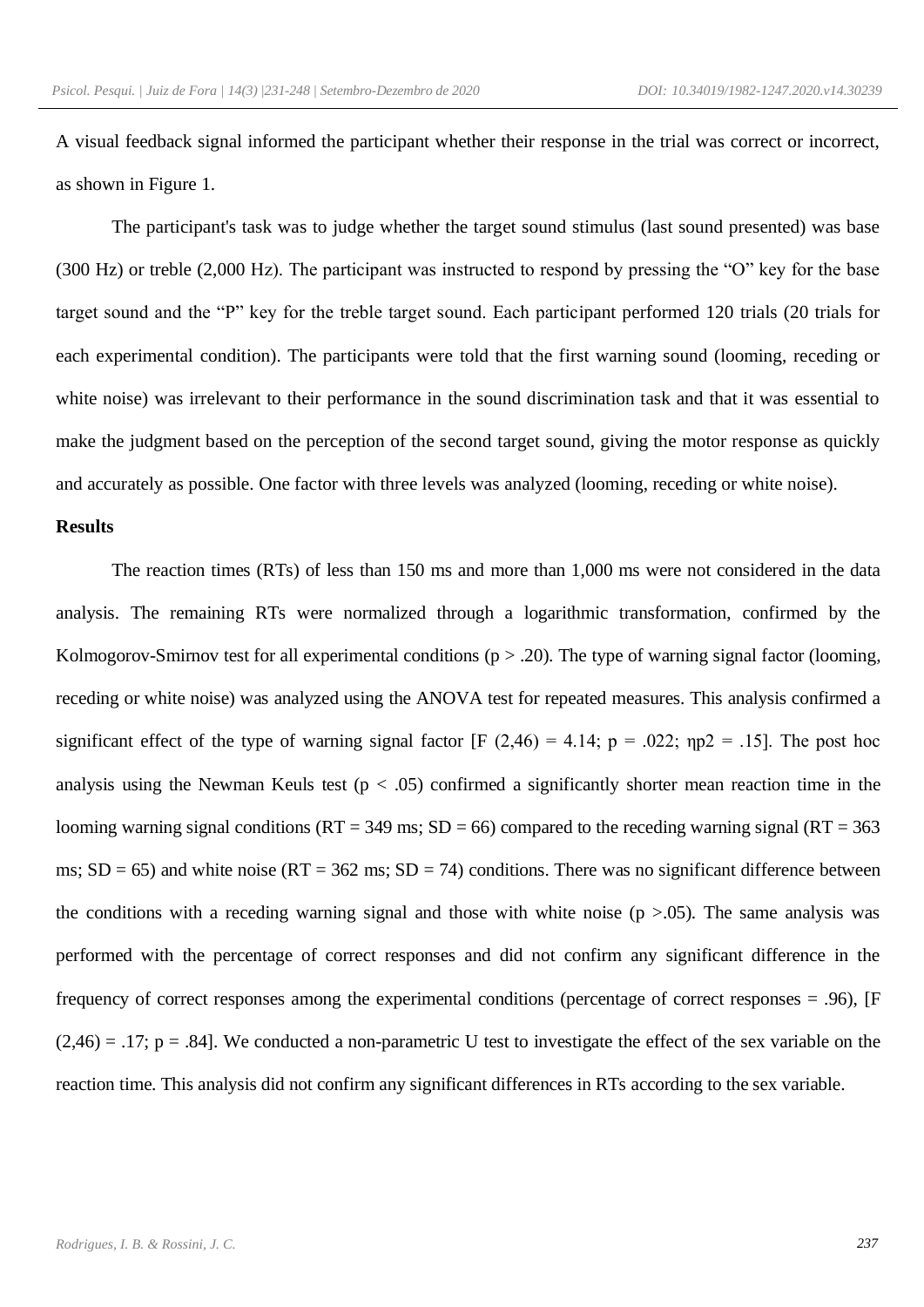

Source: Authors, 2020.

#### **Figure 2.**

Mean reaction times depending on the type of warning sound observed in Experiment 1.

### **Discussion**

Alertness is commonly assessed by observing the motor response times to targets preceded by a warning signal (Johnston et al., 2019; Posner, 1978; Roberts et al., 2006) and studies suggest that looming sounds are prioritized when compared to receding sounds (Bach et al., 2009; Neuhoff, 2001). In general, the result of Experiment 1 suggests a prioritization of the action elicited by looming warning sounds (Bach et al., 2009; McCarthy & Olsen, 2017; Neuhoff, 1998, 2016, 2018; Seifritz et al., 2002). These results suggest that a looming warning sound will elicit a faster motor response when compared to a receding warning sound or white noise. Initial studies with brain imaging techniques suggest that warning signals trigger the activation of a wide neural network associated with phasic alertness, comprising an activation of the right hemisphere (ventrolateral and dorsolateral frontal cortex, anterior cingulate cortex, inferior temporal gyrus and thalamus) (Sturm & Willmes, 2001).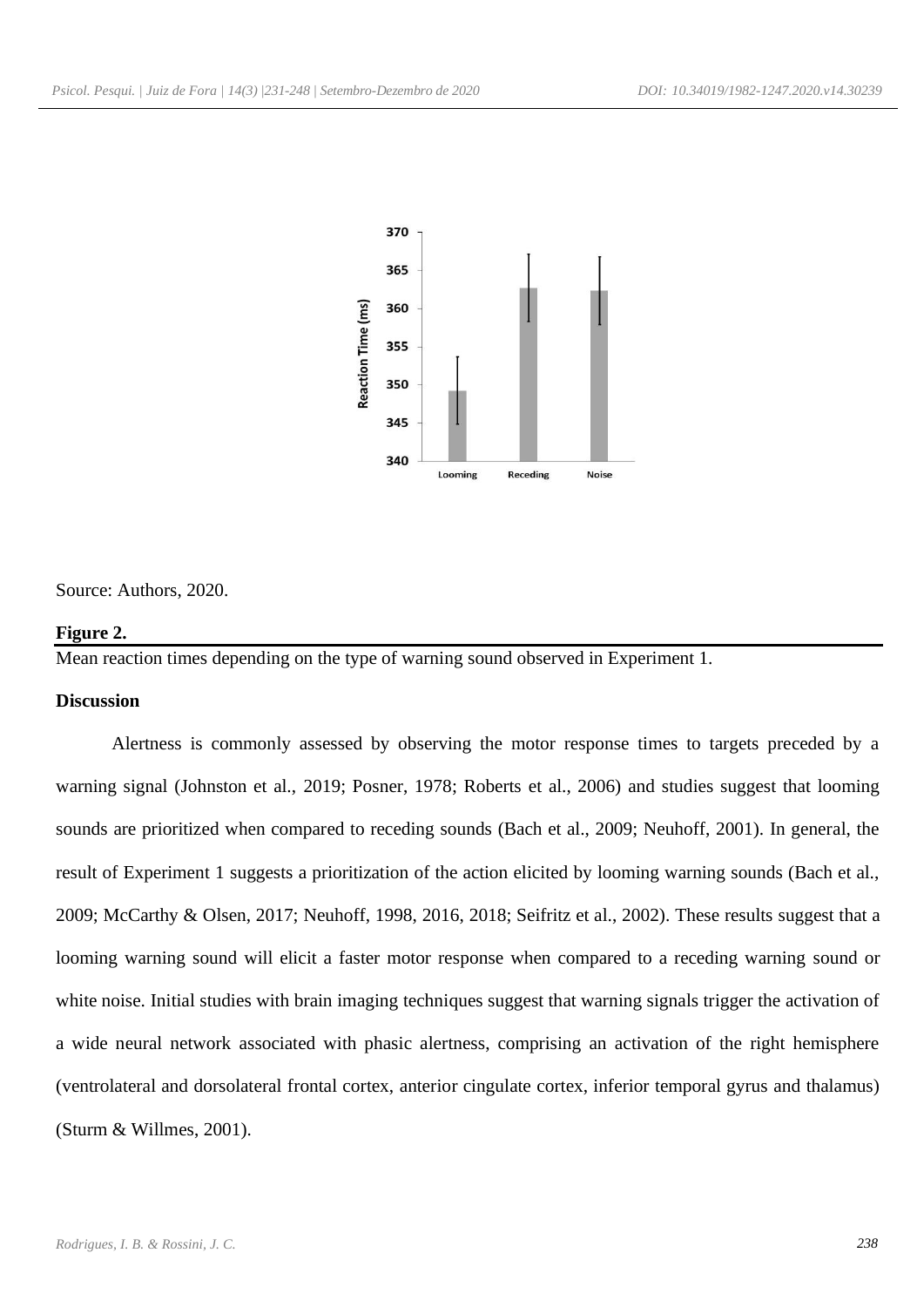Bach et al. (2008) investigated the psychophysiological, behavioral and neural responses elicited by motion sounds (rising) and found that a looming warning sound can facilitate pre-attentive orientation by accelerating the reaction time for a subsequent acoustic target. This study also showed an activation of the right amygdala body, a typical selective alert response. Experiment 2 aimed to investigate the attentive orientation process in more detail using spatial motion cue sounds (looming and receding).

## **Experiment 2**

The aim of Experiment 2 was to investigate the effect of looming or receding spatial cue sounds on the orientation of auditory attention to the right or to the left side. For this, we investigated whether spatial motion cue sounds could direct the attentive focus, and whether this was especially influenced by looming sounds. Accordingly, this experiment employed the task of displacing the attentive focus (Posner, 1978; Posner, 2016), using valid and invalid motion cue sounds of two types (looming and receding). These were presented with spatial compatibility (valid cue) or incompatibility (invalid cue) in relation to the side of the target sound. **Method**

# **Participants.**

Experiment 2 included 20 participants of both sexes (7 female and 13 male), mean age of 23.45 years  $(SD = 4)$ , with no psychological clinical needs or auditory, visual or motor complaints.

# **Material and stimuli.**

The same equipment and the same stimuli described in Experiment 1 (fixation point, flow sounds and target stimuli) were used, with the exception of the target sound stimuli, at the frequency of 2,000 Hz only. The directed sound stimuli (looming and receding) and the target sound stimulus were always presented in a monaural manner, with a random order of presentation, which could be the two sound stimuli (cue and target) presented on the same side (valid cue) or on opposite sides (invalid cue).

### **Procedure and experimental design.**

As in the first experiment, the trials were carried out in a private room, with minimal external interference. The notebook was positioned at a distance of approximately 60 cm. Each experimental trial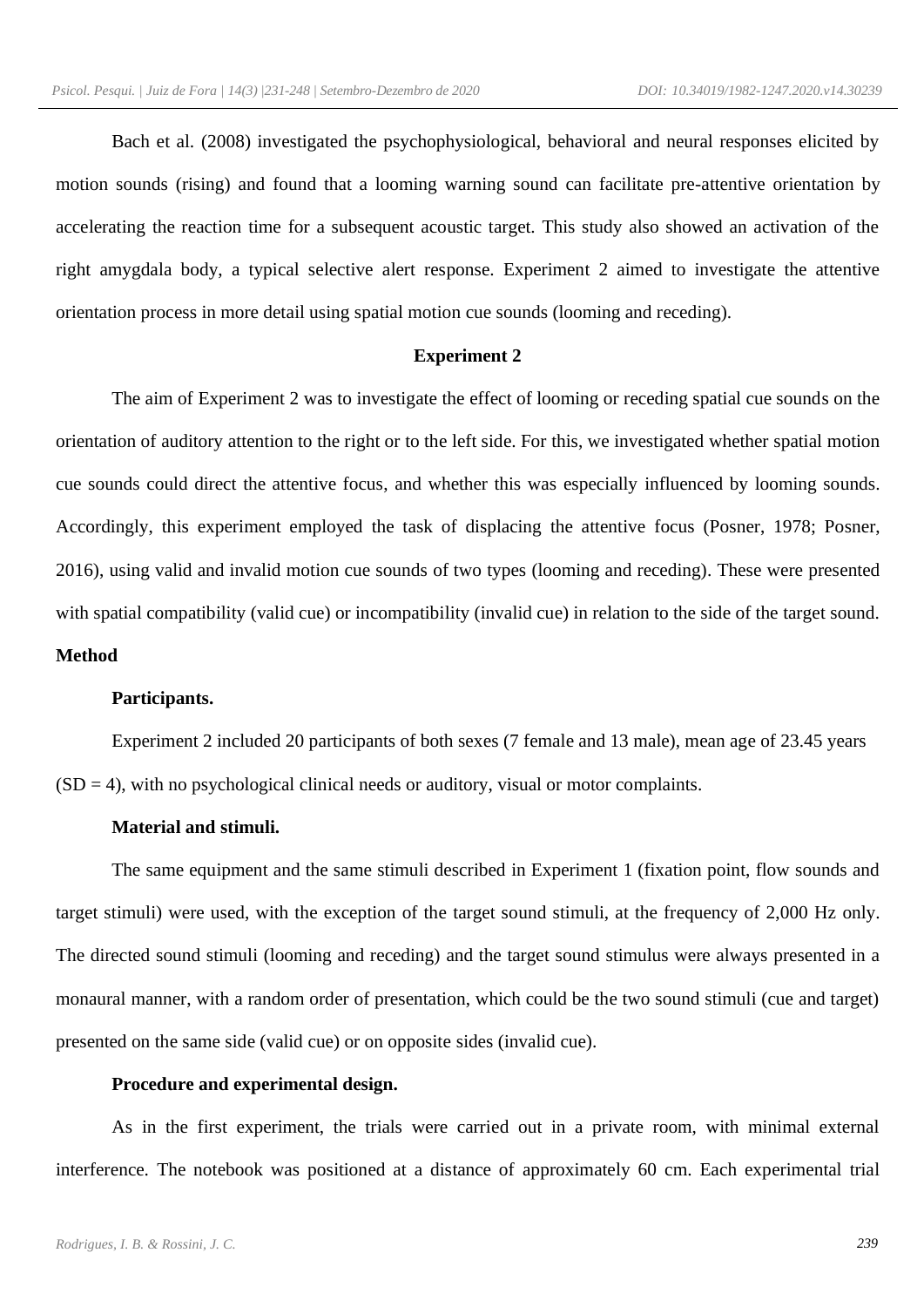started with the presentation of a screen with the following message "Press the space bar to start the trial". After pressing the space bar, a black cross was shown in the center of the screen until the end of the trial. After an interval of 1,000 ms, a looming or receding sound was presented for 250 ms in a monaural manner (right or left side). After 500 ms a target sound of 2,000 Hz was presented for 50 ms in one ear. Immediately after the presentation of this target stimulus, the participants performed the motor response. A visual feedback signal informed the participant whether their response in the trial was correct or incorrect, as shown in Figure 1.

The participants were instructed to detect, as quickly as possible, on which side (right or left ear) the last sound (target stimulus) had been presented. The participants responded by pressing one of the two response options: "O" key on the keyboard when they detected the target sound on the left side and the "P" key when they detected the target sound on the right side. Each participant performed 160 trials, with 40 trials per experimental condition. Two factors were defined: 1) validity (valid cue and invalid cue) and 2) type of motion cue sounds (looming or receding). Participants were instructed to ignore the motion cue (first sound) and that it was essential to perform the spatial detection (right or left side) only for the second sound (target).

# **Results**

The participants' reaction times (RTs) of less than 150 ms and more than 1,000 ms were not considered in the data analysis. The remaining RTs were normalized by means of a square root transformation, confirmed through the Kolmogorov-Smirnov test, for all experimental conditions ( $p > .20$ ). Results were analyzed by means of ANOVA for repeated measures to the factors validity (valid cue and invalid cue) and type of cue (looming and receding). This analysis did not confirm a significant effect of the validity factor  $[F(1,19) = .418; p = .526]$  (valid cue RT = 357 ms; invalid cue RT = 364 ms). The type of targeted cue factor was significant  $[F(1,19) = 6.342; p = .02; \eta p2 = .25]$  (Looming RT = 353 ms and Receding  $RT = 368$  ms). There was no significant interaction between the factors (p >.05). A post hoc analysis, using the Newman-Keuls test ( $p < .05$ ), did not confirm a significant difference between the condition of a looming valid cue (352 ms) and a receding valid cue (362 ms) and a looming invalid cue (355 ms). This analysis confirmed a significant slowing in the receding invalid cue condition (374 ms) in relation to the looming valid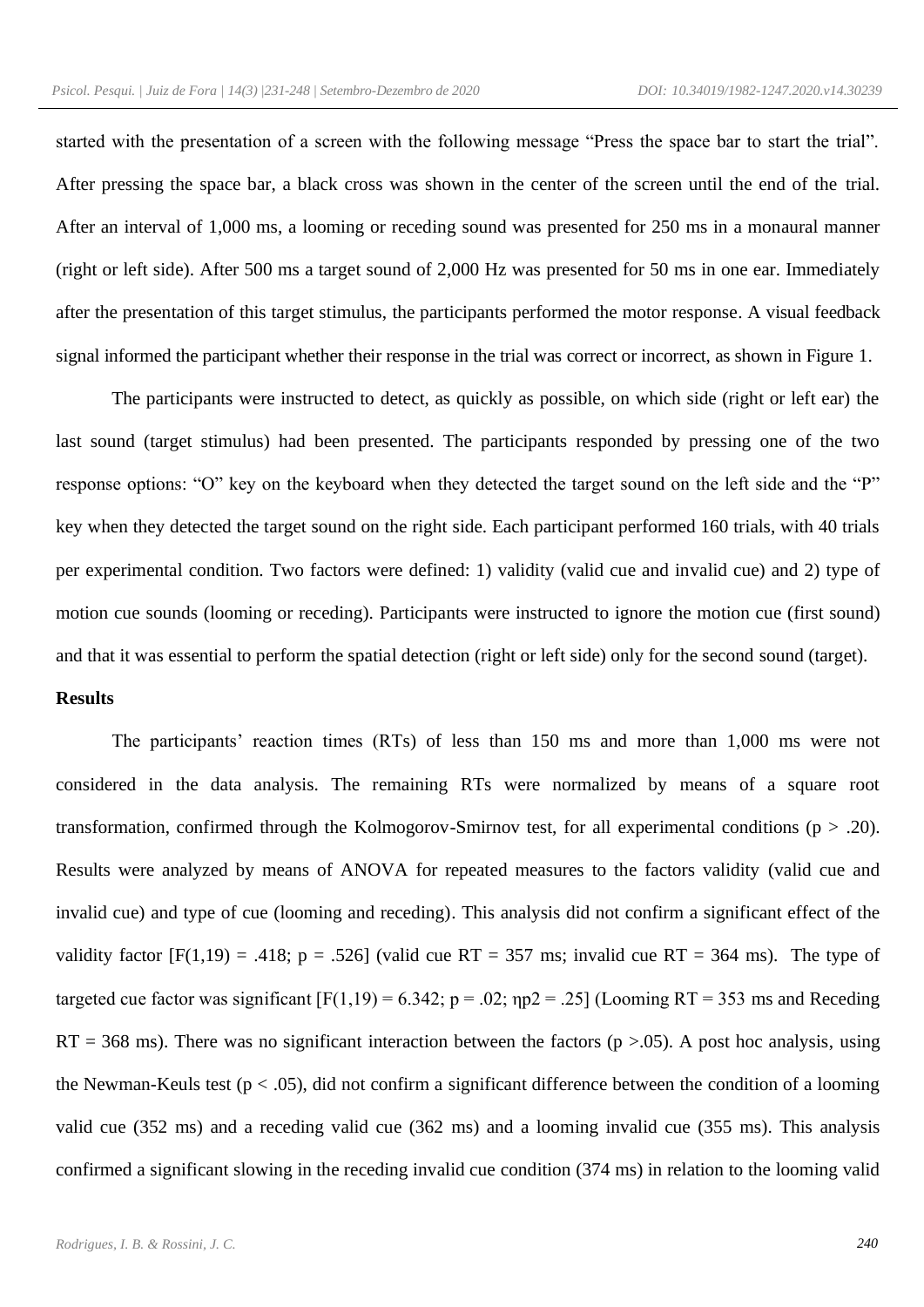cue condition. The same analysis performed with the percentage of correct responses did not confirm any significant effect among the experimental conditions. Figure 3 shows the reaction times depending on each experimental condition. As in the first experiment, we conducted the Mann-Whitney test to investigate any effect of the sex variable on the RTs. This analysis did not confirme any significant differences in RTs as a function of the sex variable.



Source: Authors, 2020.

#### **Figure 3.**

Mean reaction times depending on the type of targeted cue sounds (looming and receding) and spatial validity (valid and invalid) observed in Experiment 2.

## **Discussion**

The results of Experiment 2 showed that the looming cue sound provided a significant general time gain (close to 15 ms). The spatial cue validity factor was not significant and suggests that attentional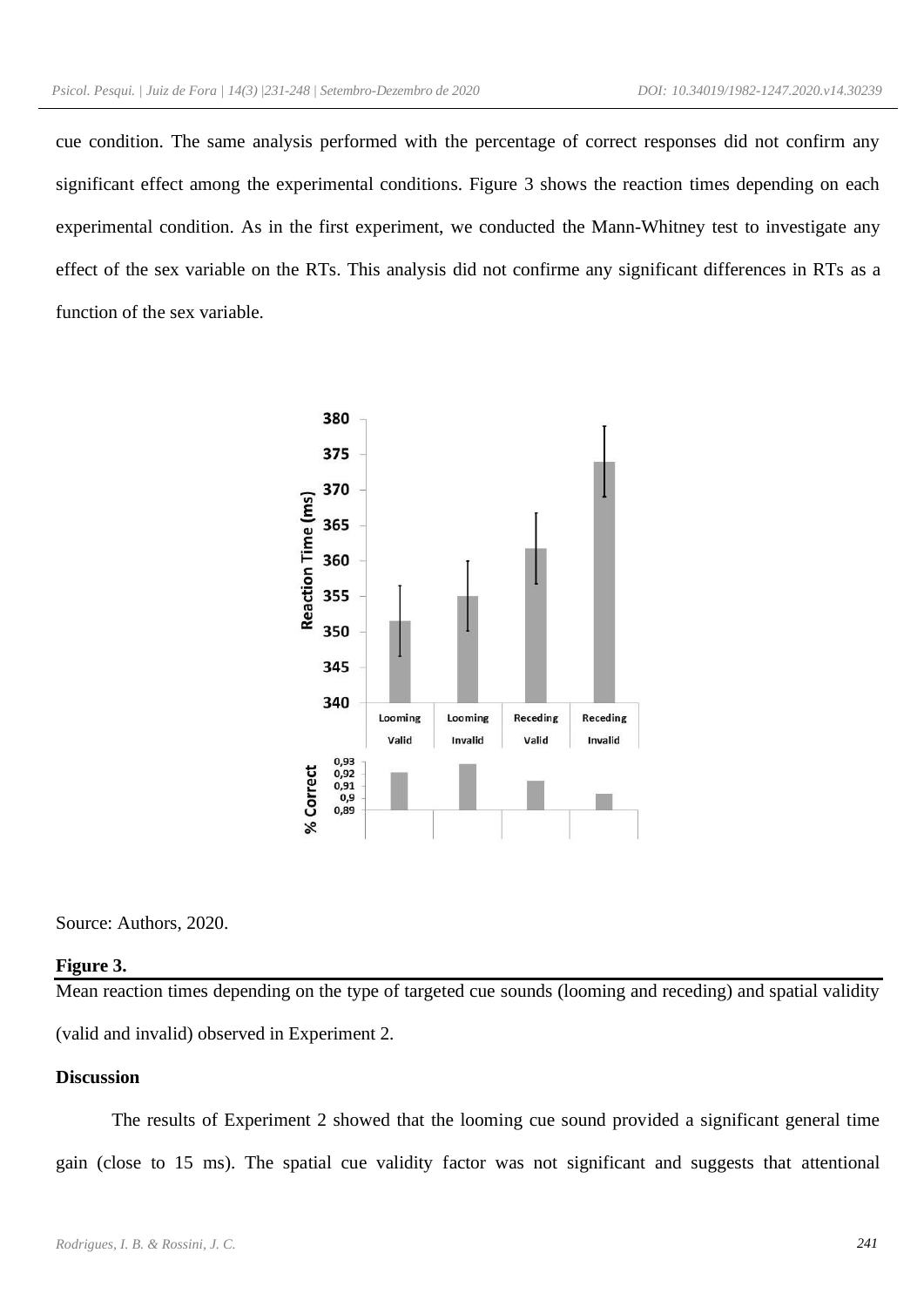orientation did not produce an effect in the condition. There was no significant difference in the RTs in the valid and invalid cue conditions in the looming trials,  $352 \text{ ms (SD} = 92)$  and  $355 \text{ ms (SD} = 95)$ , respectively, and in the valid and invalid cue conditions in the receding trials,  $361 \text{ ms}$  (SD = 87) and  $374$  (SD = 89), respectively. These results suggest a general alert effect associated with the looming cue sounds, but not the orientation of attention in this temporal window (cue–target interval  $= 500$  ms). This general alert effect corroborates the findings of Experiment 1. Studies have shown an absence of auditory attention orientation in procedures with intervals between stimuli (cue-target) in the range between 300 and 400 ms (Johnston et al., 2019; Roberts et al., 2006). However, other studies suggest that, with a brief interval (around 100 ms) the effect of attention orientation can occur (McDonald & Ward, 1999; Spence & Driver, 1994). In Experiment 2, the interval between the stimuli was 500 ms, which may explain the absence of the orientation effect in this condition (Spence & Driver, 1994). This should be investigated in future experiments.

## **General discussion**

The aim of the present study was to investigate the effect of motion cue sounds to accelerate reaction times to subsequent auditory target, following previous studies (Bach et al., 2009; Bach et al., 2008). In two experiments we found that motor response can be faster due to the previous presentation of a looming sound (500 ms) corroborating the hypothesis that looming sounds are potent warning signals. This looming effect could be associated with priority activation of the alerting network, as shown in other studies (Bach et al., 2008; Bach et al., 2009; Carlile & Leung, 2016; Neuhoff, 2001). The second experiment showed a significant effect for the looming cue sound, however, did not confirm a significant effect for the motion cue sounds on attention orientation. This absence of the attention orientation effect observed in our experimental conditions could possibly be attributed to an inability of the auditory system to sustain the covert orientation of attention for long intervals between cue and target (over 500 ms).

A limitation of our study was the lack of control of aspects of lateralization of responses and laterality of sound presentation. Although all answers were executed with the right hand, our experimental design did not allow a detailed analysis of this factor, and will be investigated in future experiments. In addition, the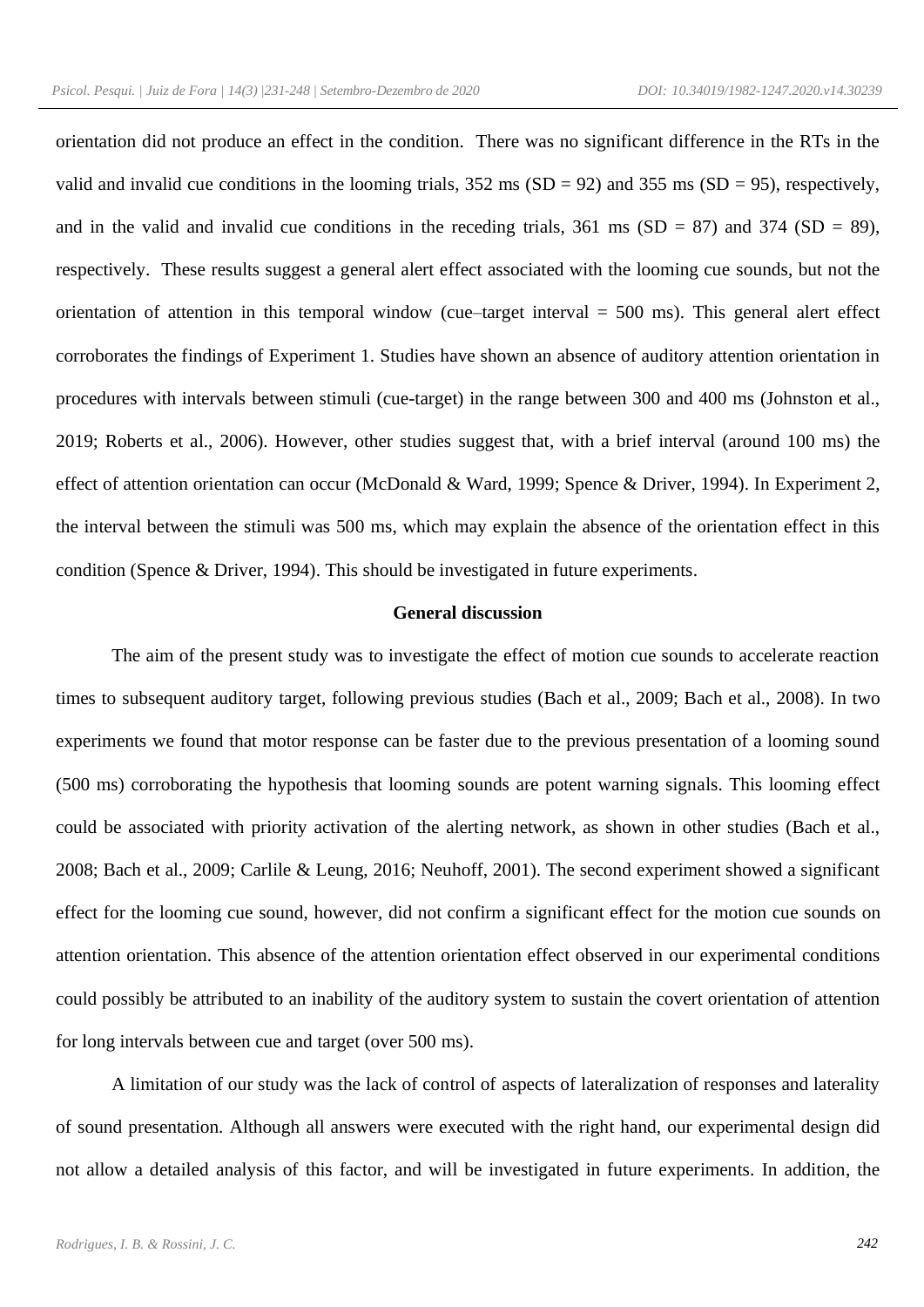present findings are limited due to the small sample and many outstanding questions remain to be answered by future studies. An important question concerns sex differences. Studies suggest a significant sex differences in motion sound processes and this aspect requires further investigation (Neuhoff, Planisek, & Seifritz, 2009; Neuhoff, 2018). Another important issue that we will investigate in more detail is the time intervals between the cue and the target sound, as well as their relationship with other perceptual modalities such as visual and tactile looming motion.

In conclusion, the general results obtained in the present study indicate a significant auditory looming effect on phasic alertness. This effect is independent of the attentional orientation and will be the subject of future investigations with different time intervals between cue and target sounds.

## **Agradecimento**

Coordenação de Aperfeiçoamento de Pessoal de Nível Superior (CAPES).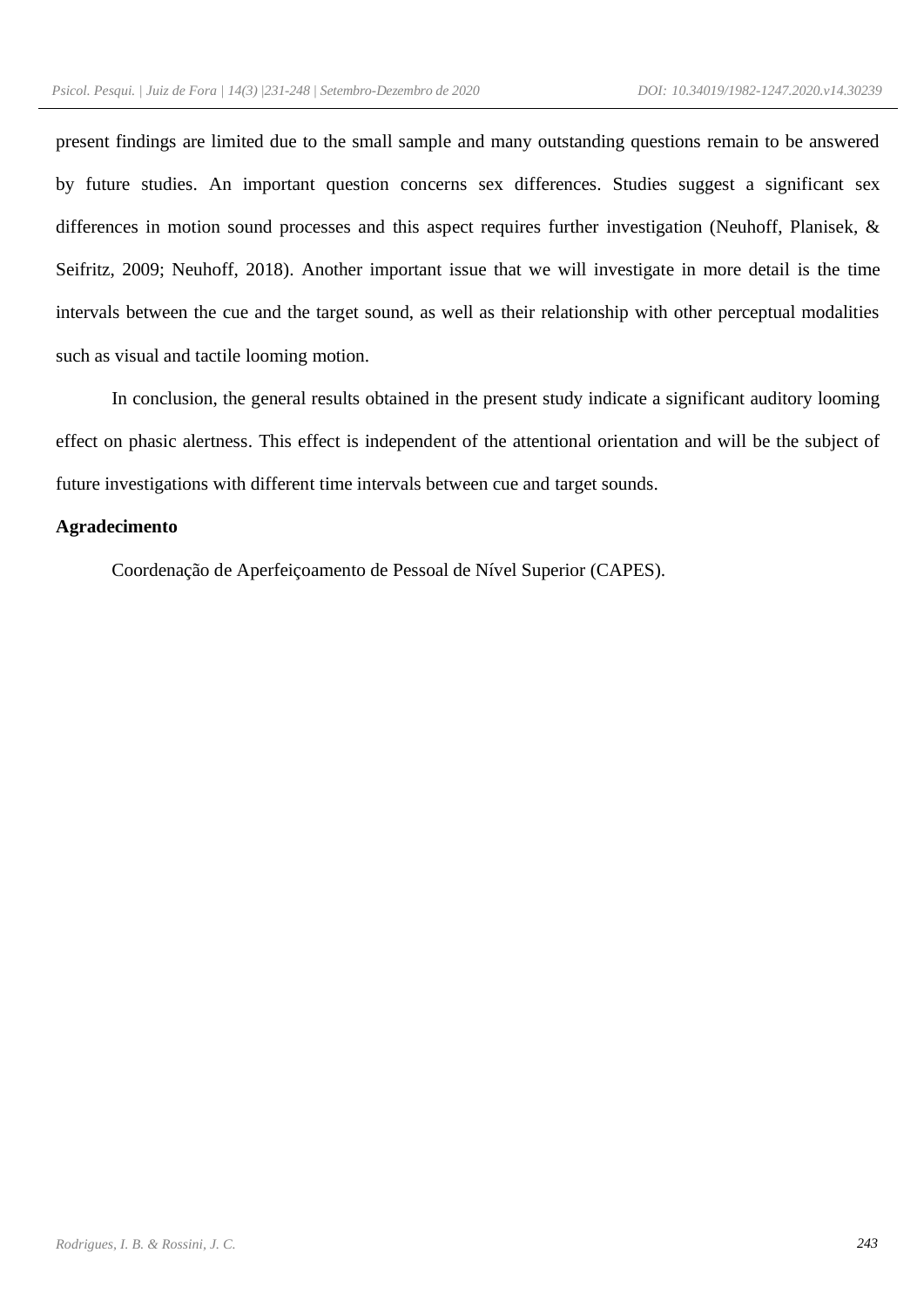#### **References**

- Bach, D. R., Schächinger, H., Neuhoff, J. G., Esposito, F., Salle, F. D., Lehmann, C., . . . & Seifritz, E. (2008). Rising sound intensity: an intrinsic warning cue activating the amygdala*. Cerebral Cortex, 18*(1), 145-150. https://doi.org/10.1093/cercor/bhm040
- Bach, D. R., Neuhoff, J. G., Perrig, W., & Seifritz, E. (2009). Looming sounds as warning signals: The function of motion cues. *International Journal of Psychophysiology, 74*(1), 28-33. https://doi.org/10.1016/j.ijpsycho.2009.06.004
- Buchtel, H. A., & Butter, C. M. (1988). Spatial attentional shifts: Implications for the role of polysensory mechanisms. *Neuropsychologia, 26*(4), 499-509. https://doi.org/10.1016/0028-3932(88)90107-8
- Callejas, A., Lupianez, J., Funes, M. J., & Tudela, P. (2005). Modulations among the alerting, orienting and executive control networks. *Experimental Brain Research, 167*(1), 27-37. https://doi.org/10.1007/s00221-005-2365-z
- Card, G. M. (2012). Escape behaviors in insects. *Current Opinion in Neurobiology, 22*(2), 180-186. https://doi.org/10.1016/j.conb.2011.12.009
- Carlile, S., & Leung, J. (2016). The perception of auditory motion. *Trends in hearing*, *20*, 2331216516644254. https://doi.org/10.1177/2331216516644254
- Chandrakumar, D., Keage, H. A., Gutteridge, D., Dorrian, J., Banks, S., & Loetscher, T. (2019). Interactions between spatial attention and alertness in healthy adults: a meta-analysis. *Cortex, 119*, 61-73. https://doi.org/10.1016/j.cortex.2019.03.016
- Coste, C. P., & Kleinschmidt, A. (2016). Cingulo-opercular network activity maintains alertness. *Neuroimage, 128*, 264-272. https://doi.org/10.1016/j.neuroimage.2016.01.026
- *E-Prime* (Version 2.0.10.248) [Computer software]. Pittsburgh, PA: Psychology Software Tools.
- Ferri, F., Tajadura-Jiménez, A., Väljamäe, A., Vastano, R., & Costantini, M. (2015). Emotion-inducing approaching sounds shape the boundaries of multisensory peripersonal space. *Neuropsychologia, 70*, 468- 475. https://doi.org/10.1016/j.neuropsychologia.2015.03.001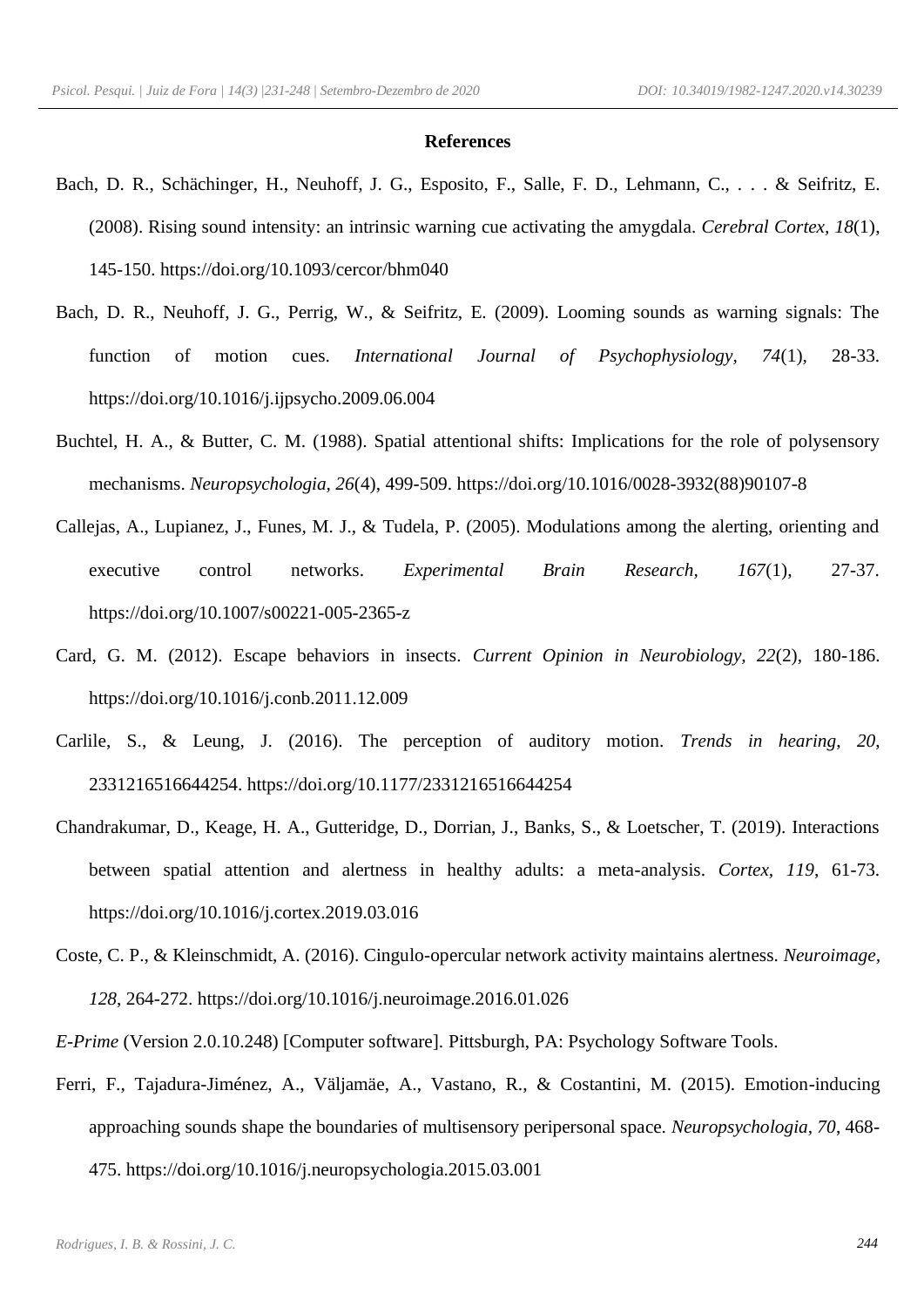- Fletcher, P. D., Nicholas, J. M., Shakespeare, T. J., Downey, L. E., Golden, H. L., Agustus, J. L., . . . & Warren, J. D. (2015). Dementias show differential physiological responses to salient sounds. Frontiers in *Behavioral Neuroscience, 9*, 73. https://doi.org/10.3389/fnbeh.2015.00073
- Franconeri, S. L., & Simons, D. J. (2003). Moving and looming stimuli capture attention. *Perception & Psychophysics, 65*(7), 999-1010. https://doi.org/10.3758/BF03194829
- Hall, D. A., & Moore, D. R. (2003). Auditory neuroscience: The salience of looming sounds. *Current Biology, 13*(3), R91-R93. https://doi.org/10.1016/S0960-9822(03)00034-4
- Johnston, S. K., Hennessey, N. W., & Leitão, S. (2019). Determinants of assessing efficiency within auditory attention networks. *The Journal of General Psychology, 146*(2), 134-169. https://doi.org/10.1080/00221309.2018.1541861
- Kim, N. G. (2015). Perceiving collision impacts in Alzheimer's disease: the effect of retinal eccentricity on optic flow deficits. *Frontiers in Aging Neuroscience, 7*, 218. https://doi.org/10.3389/fnagi.2015.00218
- Maier, J. X., & Ghazanfar, A. A. (2007). Looming biases in monkey auditory cortex. *Journal of Neuroscience, 27*(15), 4093-4100. https://doi.org/10.1523/JNEUROSCI.0330-07.2007
- Maier, J. X., Neuhoff, J. G., Logothetis, N. K., & Ghazanfar, A. A. (2004). Multisensory integration of looming signals by rhesus monkeys. *Neuron, 43*(2), 177-181. https://doi.org/10.1016/j.neuron.2004.06.027
- McCarthy, L., & Olsen, K. N. (2017). A "looming bias" in spatial hearing? Effects of acoustic intensity and spectrum on categorical sound source localization. *Attention, Perception, & Psychophysics, 79*(1), 352- 362. https://doi.org/10.3758/s13414-016-1201-1209
- McDonald, J. J., & Ward, L. M. (1999). Spatial relevance determines facilitatory and inhibitory effects of auditory covert spatial orienting. *Journal of Experimental Psychology: Human Perception and Performance, 25*(5), 1234-1252. https://doi.org/10.1037/0096-1523.25.5.1234
- Neuhoff, J. G. (1998). Perceptual bias for rising tones. *Nature, 395*(6698), 123-124. https://doi.org/10.1038/25862
- Neuhoff, J. G. (2001). An adaptive bias in the perception of looming auditory motion. *Ecological Psychology,*

*13*(2), 87-110. https://doi.org/10.1207/S15326969ECO1302\_2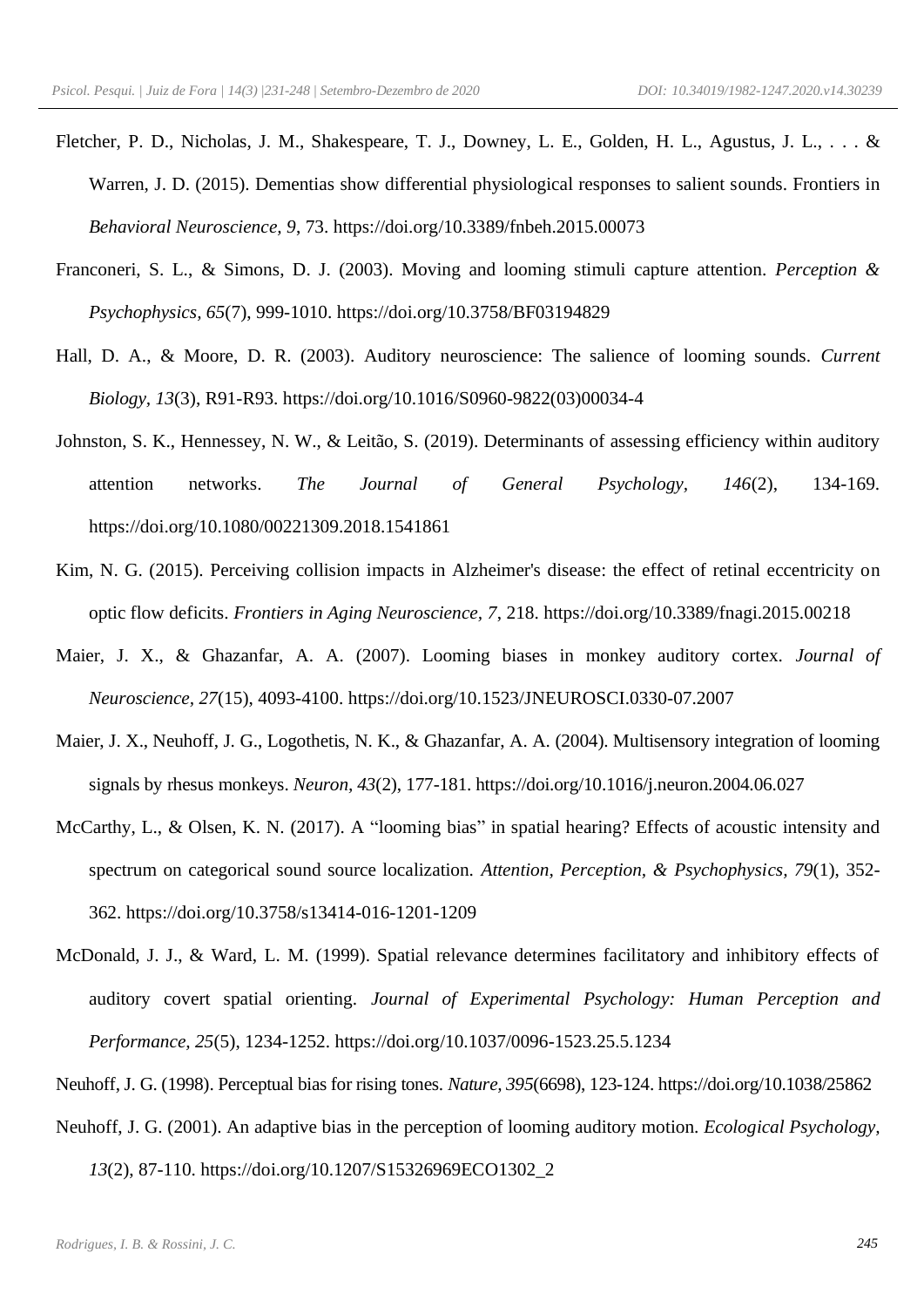- Neuhoff, J. G. (2016). Looming sounds are perceived as faster than receding sounds. *Cognitive Research: Principles and Implications, 1*(1), 15. https://doi.org/10.1186/s41235-016-0017-4
- Neuhoff, J. G. (2018). Adaptive biases in visual and auditory looming perception. In T. Hubbard (Ed.), *Spatial Biases in Perception and Cognition* (pp. 180-190). Cambridge, UK: Cambridge University Press. https://doi.org/10.1017/9781316651247.013
- Neuhoff, J. G., Planisek, R., & Seifritz, E. (2009). Adaptive sex differences in auditory motion perception: Looming sounds are special. *Journal of Experimental Psychology: Human Perception and Performance, 35*(1), 225. https://doi.org/10.1037/a0013159
- Orioli, G., Bremner, A. J., & Farroni, T. (2018). Multisensory perception of looming and receding objects in human newborns. *Current Biology, 28*(22), R1294-R1295. https://doi.org/10.1016/j.cub.2018.10.004
- Pacheco-Unguetti, A. P., Acosta, A., Marqués, E., & Lupiáñez, J. (2011). Alterations of the attentional networks in patients with anxiety disorders. *Journal of Anxiety Disorders, 25*(7), 888-895. https://doi.org/10.1016/j.janxdis.2011.04.010
- Petersen, S. E., & Posner, M. I. (2012). The attention system of the human brain: 20 years after. *Annual Review of Neuroscience, 35*, 73-89. https://doi.org/10.1146/annurev-neuro-062111-150525
- Posner, M. I. (1978). *Chronometric explorations of mind*. Hillsdale, NJ: Lawrence Erlbaum.
- Posner, M. I. (2016). Orienting of attention: Then and now. *The Quarterly Journal of Experimental Psychology, 69*(10), 1864-1875. https://doi.org/10.1080/17470218.2014.937446
- Posner, M. I., & Petersen, S. E. (1990). The attention system of the human brain. *Annual Review of Neuroscience, 13*(1), 25-42. https://doi.org/10.1146/annurev.ne.13.030190.000325
- Posner, M. I., Snyder, C. R., & Davidson, B. J. (1980). Attention and the detection of signals. *Journal of Experimental Psychology: General, 109*(2), 160. https://doi.org/10.1037/0096-3445.109.2.160
- Riskind, J. H., Kleiman, E. M., Seifritz, E., & Neuhoff, J. (2014). Influence of anxiety, depression and looming cognitive style on auditory looming perception. *Journal of Anxiety Disorders, 28*(1), 45-50. https://doi.org/10.1016/j.janxdis.2013.11.005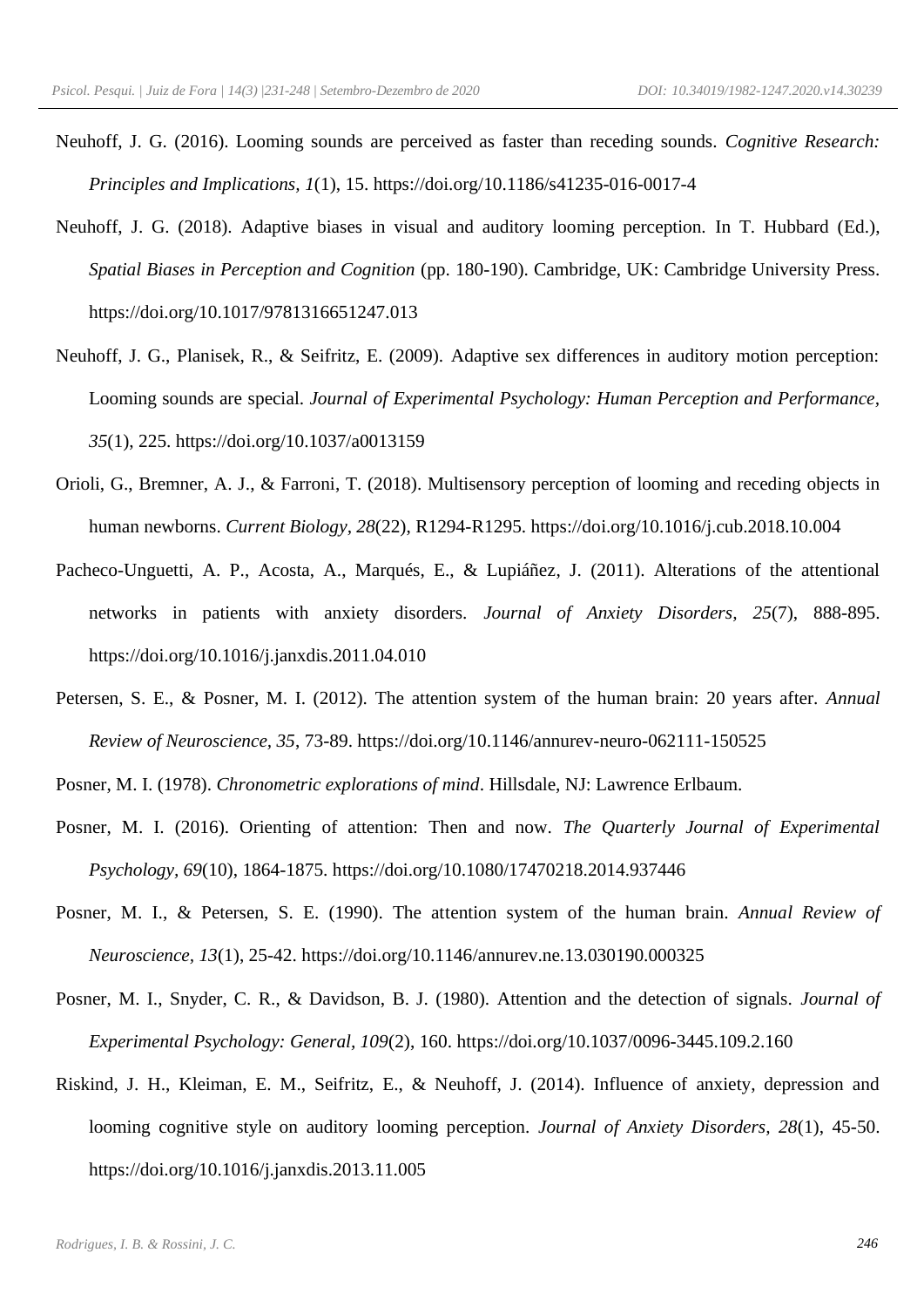- Riskind, J. H., & Rector, N. A. (2018). *Looming vulnerability: Theory, research and practice in anxiety*. New York, NY: Springer.
- Roberts, K. L., Summerfield, A. Q., & Hall, D. A. (2006). Presentation modality influences behavioral measures of alerting, orienting, and executive control. *Journal of the International Neuropsychological Society, 12*(4), 485-492. https://doi.org/10.1017/S1355617706060620
- Sato, K., & Yamawaki, Y. (2014). Role of a looming-sensitive neuron in triggering the defense behavior of the praying mantis Tenodera aridifolia. *Journal of Neurophysiology, 112*(3), 671-682. https://doi.org/10.1152/jn.00049.2014
- Scharf, B. (1998). Auditory attention: The psychoacoustical approach. In H. Pashler (Ed.) *Attention*, 75-117. East Sussex, UK: Psychology Press/Erlbaum/Taylor & Francis.
- Scharf, B., Quigley, S., Aoki, C., Peachey, N., & Reeves, A. (1987). Focused auditory attention and frequency selectivity. *Perception & Psychophysics, 42*(3), 215-223. https://doi.org/10.3758/BF03203073
- Seifritz, E., Neuhoff, J. G., Bilecen, D., Scheffler, K., Mustovic, H., Schächinger, H., . . . & F. Di Salle (2002). Neural processing of auditory looming in the human brain. *Current Biology, 12*(24), 2147-2151. https://doi.org/10.1016/S0960-9822(02)01356-8
- Skarratt, P. A., Cole, G. G., & Gellatly, A. R. (2009). Prioritization of looming and receding objects: Equal slopes, different intercepts. *Attention, Perception, & Psychophysics, 71*(4), 964-970. https://doi.org/10.3758/APP.71.4.964
- Skarratt, P. A., Gellatly, A. R., Cole, G. G., Pilling, M., & Hulleman, J. (2014). Looming motion primes the visuomotor system. *Journal of Experimental Psychology: Human Perception and Performance, 40*(2), 566. https://doi.org/10.1037/a0034456
- Spence, C. J., & Driver, J. (1994). Covert spatial orienting in audition: Exogenous and endogenous mechanisms. *Journal of experimental psychology: Human perception and performance, 20*(3), 555. https://doi.org/10.1037/0096-1523.20.3.555

Spence, C., & Driver, J. (1997). Audiovisual links in exogenous covert spatial orienting. *Perception &*